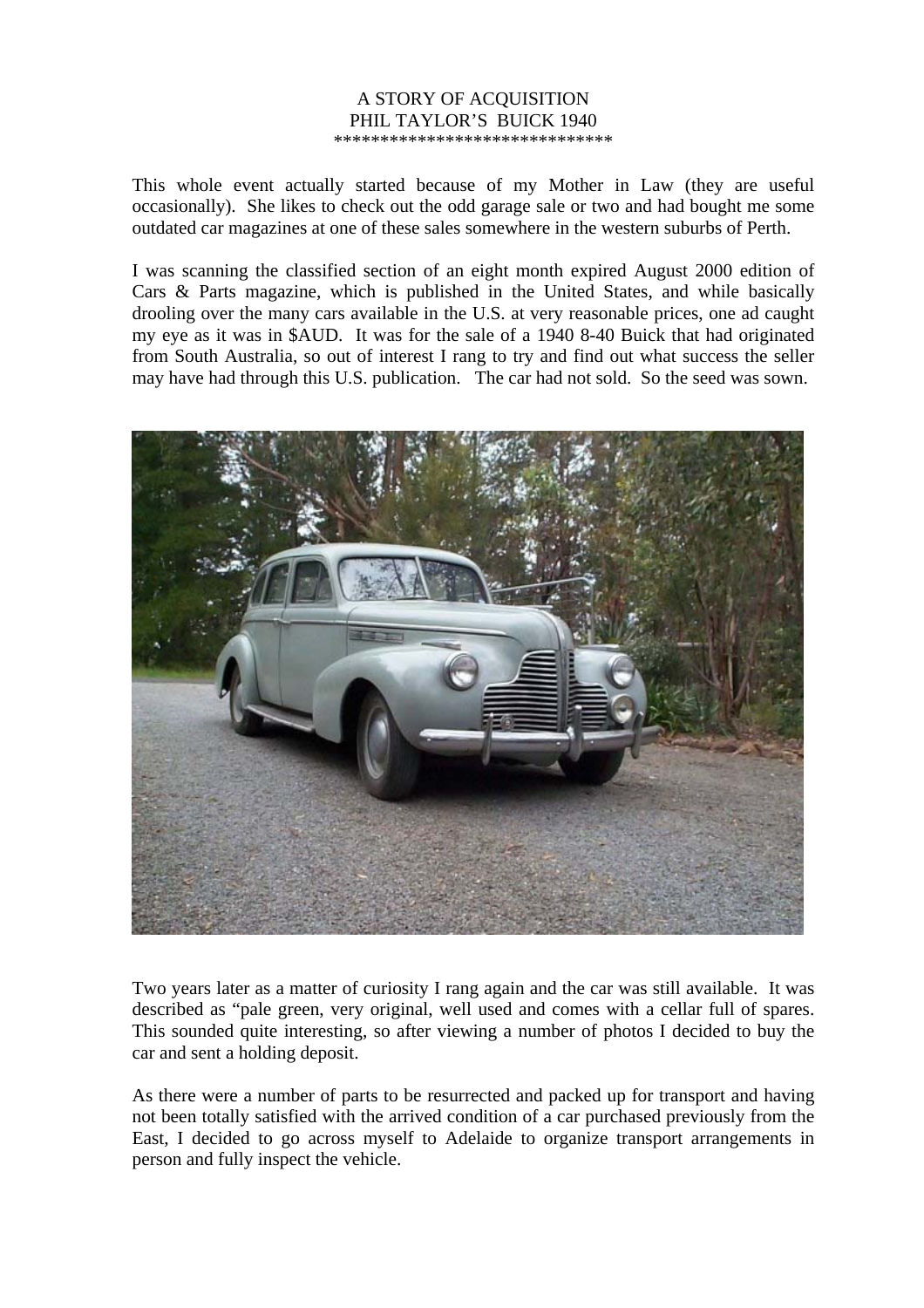Some six months later during Easter of 2004 was the selected time of departure from Perth. I was accompanied by Darryl Smirk who although not a club member, has attended a number of meets with me and is familiar to many Perth members.

We loaded up my trusty, workhorse the 1976 C20 Chev ute with supplies and headed east. It rained non stop from Norseman to Nundroo but we were fortunate to have a tail wind most of the way so two very long days and 2,750 kms later after a trouble free trip we arrived in Adelaide.

On inspection, it did live up to the photos received (- in this case - I've found photos don't always show everything!). It was a very original motor car, light grey in colour, not in bad condition, but not roadworthy enough to enable diving it back to Perth as was discussed between Darryl & myself i.e. leaking water pump, brakes, tyres, etc, so decided to truck it back west with over 1 ton of spares accompanying it.



Now you might think we had done pretty well up to that point, but then the trip started to get a bit more involved (& expensive!). To keep in good on the home front – as we all know there would have to be a trade off for such a venture - I did something completely against my nature and spent the next two days hunting around for a horse float (much cheaper over there) for my wife and daughters, which we eventually found with the help of the wife of the previous owner of the 1940 who also just happened to have a horse interest.

So with Buick en route and horse float in tow, Darryl and I headed back west. We were once again lucky to have a tail wind right across the Nullabor.